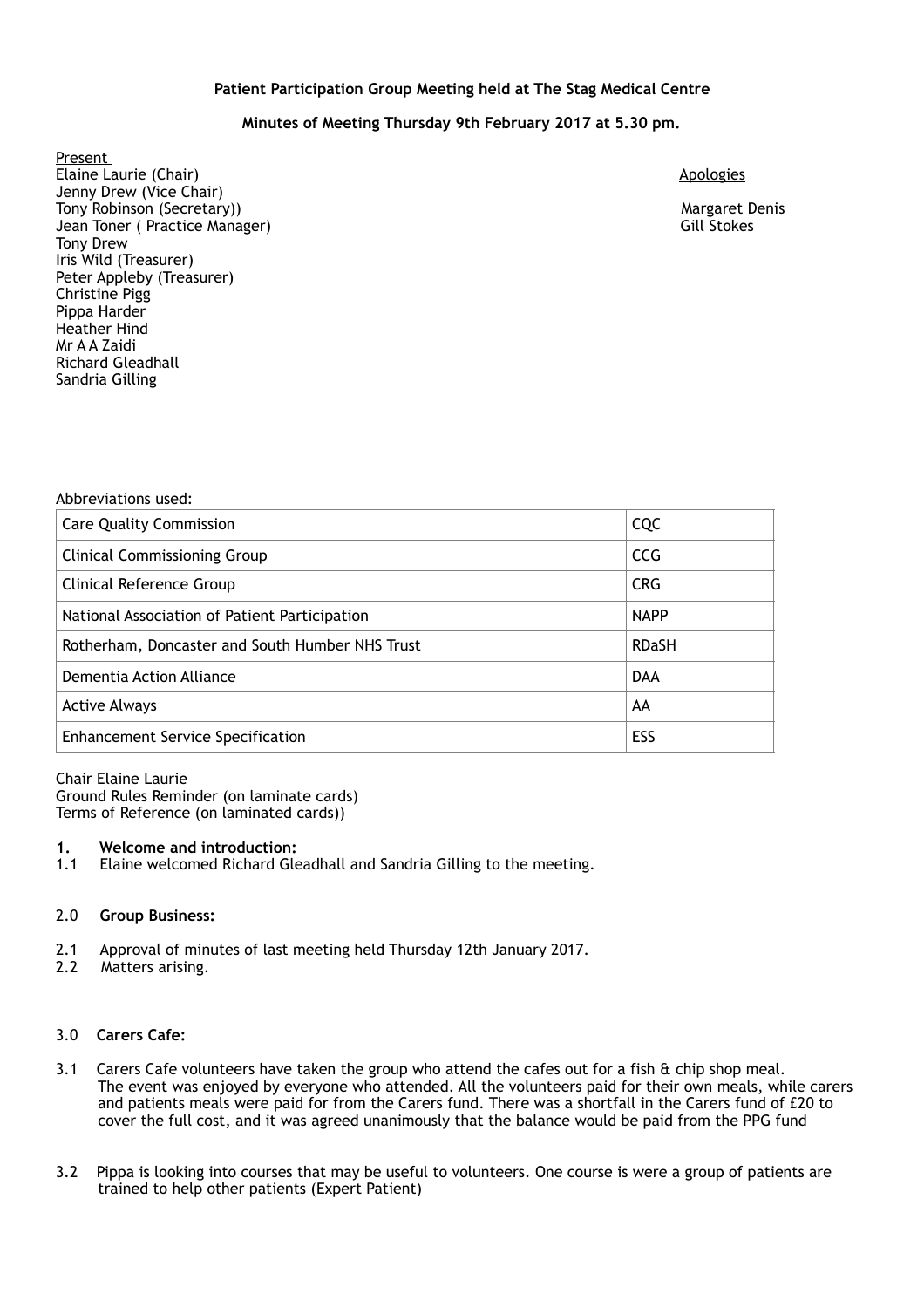### 4.0 **Patient Feedback and Survey:**

4.1 It was agreed that the group would look to carry out a patient survey during 2017 to gain feedback to identity areas were improvement could be made. Further discussions will take place to agree the questions etc.

# 5.0 **Promotion & Newsletter:**

- 5.1 Jenny confirmed that she had spoken with Eileen Brooks regarding editing the Newsletters and Eileen has kindly agreed to continue to carry out this role.
- 5.2 It was agreed that we would look to produce two newsletters during 2017 and the format would be as used in the last issue and printed within the practice. Tony Drew confirmed that he is willing to continue formatting the editions, and which is appreciated by the group.
- 5.3 For the next issue of the Newsletter it was agreed that, Elaine, Jean and Tony R will meet up with Eileen to determine the content. If anyone has any specific items they would like to be included please raise with the sub group.
- 5.4 The group felt that the Newsletter should continue to be printed onsite, however Steve kindly offered to look into funding a professionally printed version if the group wished to consider other options.

# 6.0 **2017 Projects:**

- 6.1 Elaine and Iris have been to look over a meeting/training room in Wickersley that we could use at no cost. It was suggested by Elaine that we could use for giving talks to patients of various age groups on health items subjects along with other items such as fire safety etc. It could also be possible to invite other practices.
- 6.2 Jean stated that the practice would fully support the group with future projects and improvement initiatives.
- 6.3 Steve asked that a list past and current projects within the practice were made available. This was agreed and will be progressed.
- 6.4 There are a number of channels bring explored to gain funding, Steve said that he was willing to help the group look into grants and funding opportunities that may be available.

# 7.0 **News from the Practice:**

- 7.1 Jean stated that the recruitment process for an Admiral Nurse was underway and she would provide a progress update at the next meeting.
- 7.2 The newly appointed Advanced Nurse Practitioner had started on Monday 6th February and will be working two days a week. It was felt that this appointment will be a real help to the practice.
- 7.3 Jean confirmed that a new MJOG system was due to go live. This will allow patients to cancel the appointments by replying to the initial text reminder. Hopefully this will help reduce the number of appointments that are not attended.
- 7.4 The new telephony system has been installed, this system has better call routing options when patients contact the surgery. New voice messages have also been created for the system.

# 8.0 **Any other business:**

- 8.1 Heather said that the new canvas photographs had not been put up because the handyman had been ill. Hopefully this will be completed during the following week.
- 8.2. Elaine suggested that the group could run some "Time for a Cuppa" sessions. These events may also be an opportunity to raise funding for the Carers Cafe.
- 8.3 Jenny mentioned that at the last PPG Network meeting the new Lay Member Kathleen Henderson said she would like to attend the local PPG meetings. Elaine is going to contact Kathleen with an invite to one of our meetings.
- 8.4 Peter asked if there were any plans to have another photo contest competition, other group members